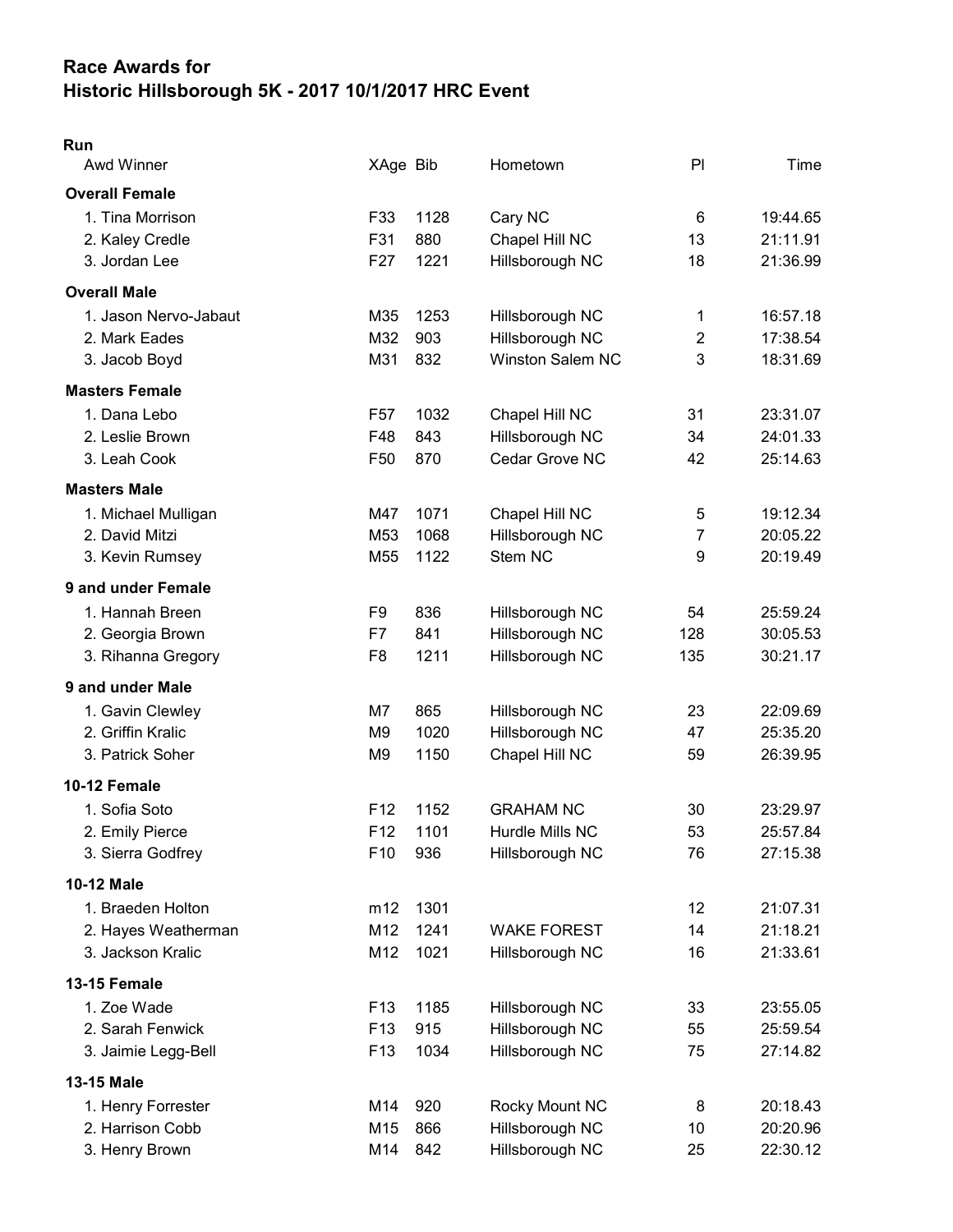| 16-19 Female          |                 |      |                      |     |          |
|-----------------------|-----------------|------|----------------------|-----|----------|
| 1. Annabel smith      | F16             | 1146 | <b>DURHAM NC</b>     | 39  | 25:05.44 |
| 2. Ashley Boldt       | F18             | 828  | Arlington Heights IL | 48  | 25:37.27 |
| 3. Caroline Barnett   | F18             | 816  |                      | 92  | 28:14.88 |
| <b>16-19 Male</b>     |                 |      |                      |     |          |
| 1. Rory Legg-Bell     | M16             | 1035 | Hillsborough NC      | 4   | 18:48.21 |
| 2. Lucas Gromyko      | M17             | 945  | Hillsborough NC      | 69  | 27:05.27 |
| 3. Samuel Phillips    | M16             | 1099 | Rocky Mount NC       | 89  | 28:12.1  |
| 20-24 Female          |                 |      |                      |     |          |
| 1. Brooke Graham      | F <sub>20</sub> | 940  | Hillsborough NC      | 70  | 27:08.65 |
| 2. Kim Edelstei       | F <sub>23</sub> | 904  |                      | 148 | 30:58.73 |
| 3. Meaghan Langston   | F <sub>24</sub> | 1028 | <b>DURHAM NC</b>     | 149 | 30:58.98 |
| <b>20-24 Male</b>     |                 |      |                      |     |          |
| 1. Jaaz Catterall     | M23             | 857  | Chapel Hill NC       | 20  | 21:50.86 |
| 2. Bryan Payne        | M24             | 1088 | <b>DURHAM NC</b>     | 146 | 30:55.90 |
| 3. Ben Parker         | M23             | 1083 | <b>Efland NC</b>     | 180 | 32:50.42 |
| 25-29 Female          |                 |      |                      |     |          |
| 1. Madeline Snider    | F <sub>28</sub> | 1149 | Hillsborough NC      | 97  | 28:23.11 |
| 2. Katelyn Cole       | F <sub>27</sub> | 867  | Durham NC            | 120 | 29:37.20 |
| 3. Leslie Schwartz    | F <sub>29</sub> | 1130 | Raleigh NC           | 134 | 30:20.15 |
| 25-29 Male            |                 |      |                      |     |          |
| 1. Aaron Ideus        | M29             | 990  | Hillsborough NC      | 11  | 20:32.41 |
| 2. Andres Chaparro    | M29             | 1243 | Raleigh NC           | 74  | 27:14.74 |
| 3. Adam Haber         | M28             | 954  | Hillsborough NC      | 106 | 28:53.05 |
| <b>30-34 Female</b>   |                 |      |                      |     |          |
| 1. Ivy Settlemires    | F32             | 1139 | Chapel Hill NC       | 65  | 26:51.59 |
| 2. Lisa Curtis        | F33             | 883  | Carrboro NC          | 79  | 27:30.93 |
| 3. Betsy Eades        | F32             | 902  | Hillsborough NC      | 85  | 27:50.81 |
| 30-34 Male            |                 |      |                      |     |          |
| 1. Mike Hay           | M32             | 970  | <b>DURHAM NC</b>     | 49  | 25:45.59 |
| 2. Daniel Thayer      | M32             | 1163 | Chapel Hill NC       | 64  | 26:49.61 |
| 3. Tyre'k Jones       | M33             | 1219 | Raleigh NC           | 73  | 27:13.70 |
| <b>35-39 Female</b>   |                 |      |                      |     |          |
| 1. Trish Nervo-Jabaut | F39             | 1254 | Hillsborough NC      | 22  | 21:59.77 |
| 2. Melinda Meschko    | F38             | 1058 | Hillsborough NC      | 46  | 25:31.25 |
| 3. Kaylea Yarbrough   | F35             | 1203 | Mebane NC            | 68  | 26:56.61 |
| 35-39 Male            |                 |      |                      |     |          |
| 1. Daniel Runkle      | M36             | 1123 | Hillsborough NC      | 24  | 22:10.47 |
| 2. Jack Magill        | M35             | 1045 | Hillsborough NC      | 26  | 22:37.20 |
| 3. rusty foley        | M36             | 1245 | <b>Whitsett NC</b>   | 27  | 22:51.25 |
| 40-44 Female          |                 |      |                      |     |          |
| 1. Sherri Nevius      | F41             | 1222 | <b>DURHAM NC</b>     | 52  | 25:57.27 |
| 2. Carol Brannon      | F41             | 833  | <b>Butner NC</b>     | 90  | 28:13.49 |
| 3. Rachel Schmalz     | F40             | 1224 | Apex NC              | 101 | 28:36.10 |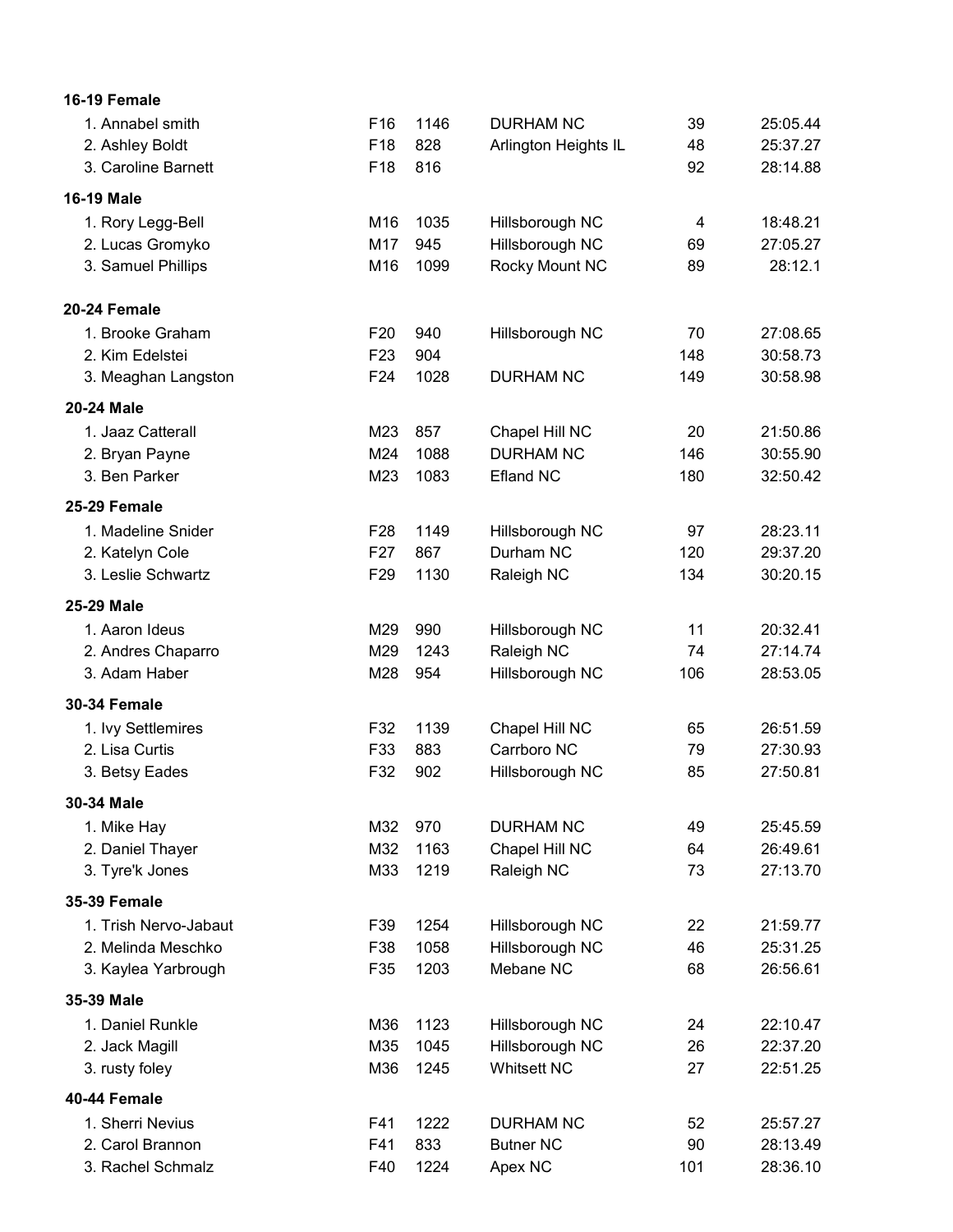| 40-44 Male            |                 |      |                      |     |          |
|-----------------------|-----------------|------|----------------------|-----|----------|
| 1. Joshua Lowry       | M40             | 1042 | Morrisville NC       | 15  | 21:32.55 |
| 2. Joshua Edwards     | M40             | 909  | <b>Burlington NC</b> | 21  | 21:53.38 |
| 3. christopher berge  | M44             | 821  | Hillsborough NC      | 40  | 25:06.43 |
| 45-49 Female          |                 |      |                      |     |          |
| 1. Tiffany Shubert    | F47             | 1144 | Chapel Hill NC       | 60  | 26:41.15 |
| 2. Miyuki Breen       | F45             | 838  | Hillsborough NC      | 66  | 26:53.97 |
| 3. Amy Orange         | F46             | 1080 | Hillsborough NC      | 80  | 27:31.51 |
| 45-49 Male            |                 |      |                      |     |          |
| 1. Dean Miller        | M47             | 1062 | Hillsborough NC      | 36  | 24:20.59 |
| 2. Steve Rattanavong  | M46             | 1113 | Hillsborough NC      | 61  | 26:42.01 |
| 3. David Brooks       | M49             | 839  | Hurdle Mills NC      | 83  | 27:39.57 |
| 50-54 Female          |                 |      |                      |     |          |
| 1. Lindi Ingold       | F <sub>53</sub> | 992  | Hillsborough NC      | 157 | 31:39.19 |
| 2. Heidi Hannapel     | F <sub>54</sub> | 1236 | Durham NC            | 164 | 32:24.29 |
| 3. Maureen Cunningham | F <sub>54</sub> | 1244 | Hillsborough NC      | 170 | 32:34.71 |
| 50-54 Male            |                 |      |                      |     |          |
| 1. Michael Breen      | M50             | 837  | Hillsborough NC      | 29  | 23:22.75 |
| 2. Evan Patterson     | M50             | 1087 | Chapel Hill NC       | 32  | 23:37.11 |
| 3. Sean Blake         | M52             | 826  | <b>DURHAM NC</b>     | 45  | 25:30.47 |
| <b>55-59 Female</b>   |                 |      |                      |     |          |
| 1. Joanne Richardson  | F <sub>56</sub> | 1117 |                      | 81  | 27:34.13 |
| 2. Janet Thrasher     | F <sub>57</sub> | 1165 | Durham NC            | 131 | 30:10.11 |
| 3. Teresa Watson      | F <sub>55</sub> | 1191 | Chapel Hill NC       | 196 | 33:39.13 |
| 55-59 Male            |                 |      |                      |     |          |
| 1. Tim Albaugh        | M57             | 805  | Hillsborough NC      | 51  | 25:55.00 |
| 2. Craig Helms        | M57             | 974  | Chapel Hill NC       | 56  | 26:07.65 |
| 3. Tom Porter         | M56             | 1111 | Hillsborough NC      | 62  | 26:47.66 |
| 60-64 Female          |                 |      |                      |     |          |
| 1. Michele Ware       | F62             | 1188 | Chapel Hill NC       | 183 | 33:05.77 |
| 2. Sandy Gainey       | F62             | 926  | <b>GRAHAM NC</b>     | 208 | 33:57.12 |
| 3. Martha Hamblin     | F61             | 959  | Mebane NC            | 211 | 34:01.23 |
| 60-64 Male            |                 |      |                      |     |          |
| 1. Jamie Gartman      | M63             | 927  | <b>GRAHAM NC</b>     | 209 | 33:57.70 |
| 2. Dennis Jurgensen   | M64             | 1006 | Chapel Hill NC       | 364 | 48:29.22 |
| 3. Leslie Marchut     | M62             | 1047 | Jamestown NC         | 366 | 48:40.36 |
| 65-69 Female          |                 |      |                      |     |          |
| 1. Holly Christian    | F66             | 1231 | Chapel Hill NC       | 94  | 28:19.62 |
| 2. Brenda Hair        | F65             | 955  | <b>Timberlake NC</b> | 193 | 33:34.50 |
| 3. Judy Miller        | F65             | 1064 | Hillsborough NC      | 219 | 34:19.79 |
| 65-69 Male            |                 |      |                      |     |          |
| 1. Bob Christian      | M66             | 864  | Chapel Hill NC       | 156 | 31:36.83 |
| 2. Daniel Cameron     | M66             | 850  | <b>Efland NC</b>     | 185 | 33:11.03 |
| 3. Joseph Westcott    | M65             | 1196 | Durham NC            | 238 | 35:56.34 |